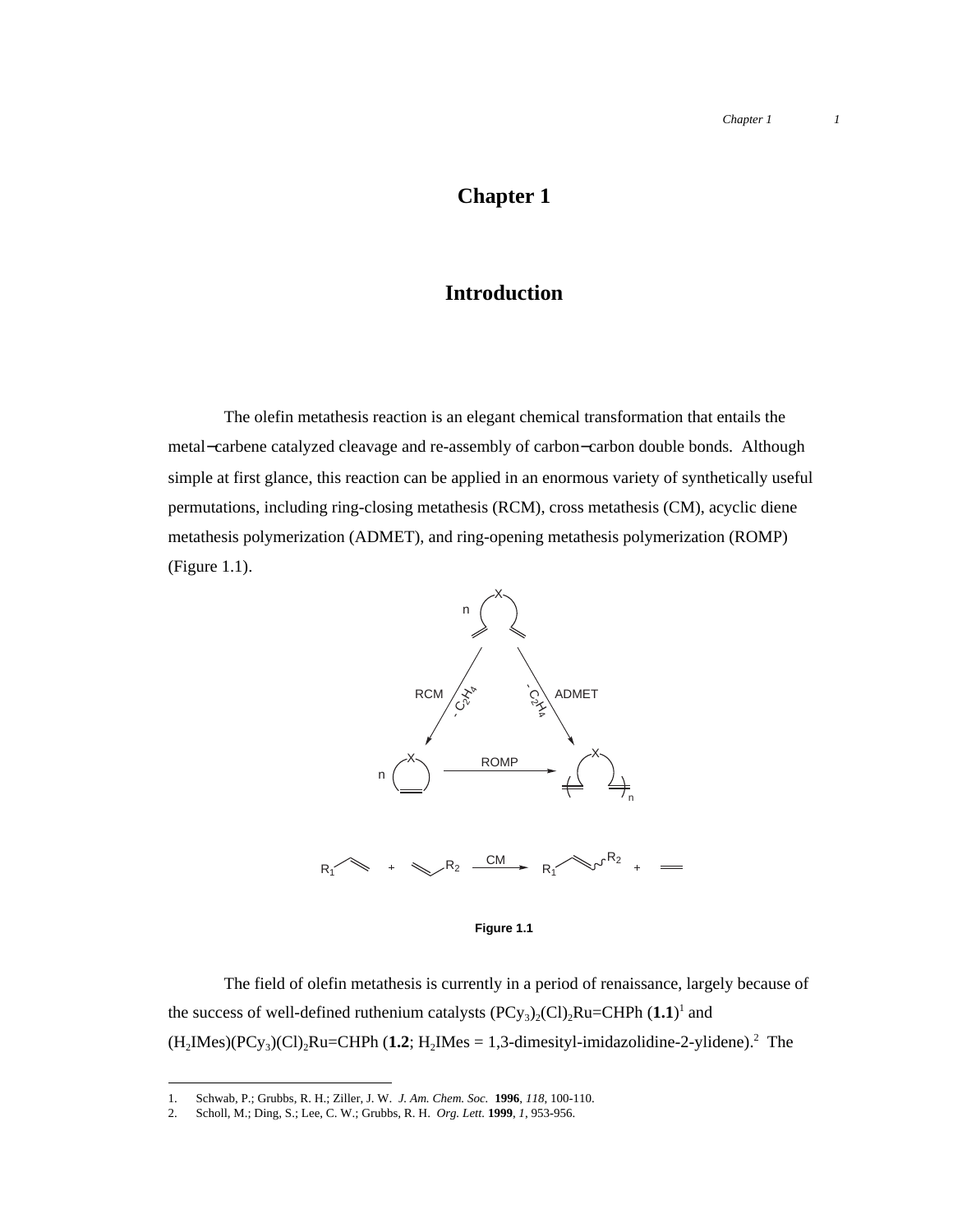primary reasons for this success are the excellent functional group compatibility of ruthenium complexes, the relative ease with which they can be handled, and their wide range of catalytic activity.<sup>3</sup> In the past few years, the applications of ruthenium-based olefin metathesis catalysts have expanded to include the synthesis of molecules in organic, inorganic, biochemical, polymer, and materials chemistry.4



It is interesting to reflect on the origins of these developments. During the 1960s and 70s, olefin metathesis catalysts were usually multi-component systems that consisted of early transition metal salts and alkylating reagents.<sup>5</sup> Although these systems were limited in substrate scope, their catalytic activity was quite high, and this feature resulted in the commercialization of olefin metathesis (e.g., in the SHOP and Phillips triolefin processes).<sup>5</sup> However, there were few advances in catalyst design until the isolation of the first metathesis-active metal−carbene complexes in the late 1970s. In particular, the Tebbe reagent  $\text{Cp}_2\text{Ti}[(\mu\text{-CH}_2)(\mu\text{-Cl})\text{AlMe}_2]$  (1.3)<sup>6</sup> and Schrock's molybdenum and tungsten alkylidene catalysts  $(NAr)(OR)_{2}M=CHR' (1.4; M=$ Mo, W)<sup>7</sup> were responsible for revealing new vistas in olefin metathesis chemistry. For example,

 <sup>3.</sup> Reviews of ruthenium-based olefin metathesis catalysts: (a) Grubbs, R. H.; Trnka, T. M.; Sanford, M. S. In *Fundamental Molecular Catalysis*, Yamamoto, A.; Kurosawa, H., Eds.; Elsevier, 2002, in press; chapter 4. (b) Sémeril, D.; Bruneau, C.; Dixneuf, P. H. *Adv. Synth. Catal.* **2002**, *344*, 585-595. (c) Frenzel, U.; Nuyken, O. *J. Poly. Sci. A: Poly. Chem.* **2002**, *40*, 2895- 2916. (d) Herndon, J. W. *Coord. Chem. Rev.* **2002**, *227*, 1-58. (e) Trnka, T. M.; Grubbs, R. H. *Acc. Chem. Res.* **2001**, *34*, 18- 29. (f) Dragutan, V.; Dragutan, I.; Balaban, A. T. *Platinum Metals Rev.* **2001**, *45*, 155-163. (g) Jafarpour, L.; Nolan, S. P. *J. Organomet. Chem.* **2001**, *617-618*, 17-27. (h) Dragutan, V.; Dragutan, I.; Balaban, A. T. *Platinum Metals Rev.* **2000**, *44*, 58-66. (i) Hafner, A.; van der Schaaf, P. A.; Mühlenbach, A. *Chimia* **1996**, *50*, 131-134.

<sup>4.</sup> Recent reviews of olefin metathesis applications: (a) Pederson, R. L.; Fellows, I. M.; Ung, T. A.; Ishihara, H. *Adv. Synth. Catal.* **2002**, *344*, 728-735. (b) Mecking, S.; Held, A.; Bauers, F. M. *Angew. Chem., Int. Ed.* **2002**, *41*, 544-561. (c) Coates, G. W. *J. Chem. Soc., Dalton Trans.* **2002**, 467-475. (d) Fürstner, A. *Angew. Chem., Int. Ed.* **2000**, *39,* 3013-3043. (e) Tsuji, J. *Transition Metal Reagents and Catalysts: Innovations in Organic Synthesis*; Wiley: Chichester, 2000; chapter 8. (f) Maier, M. E. *Angew. Chem., Int. Ed.* **2000**, *39*, 2073-2077. (g) Roy, R.; Das, S. K. *Chem. Commun.* **2000**, 519-529. (h) Jørgensen, M.; Hadwiger, P.; Madsen, R.; Stütz, A. E.; Wrodnigg, T. M. *Curr. Org. Chem.* **2000**, *4*, 565-588. (i) Yet, L. *Chem. Rev.* **2000**, *100*, 2963-3007. (j) Cook, G. R. *Curr. Org. Chem.* **2000**, *4*, 869-885. (k) Buchmeiser, M. R. *Chem. Rev.* **2000**, *100*, 1565- 1604. (l) Grubbs, R. H.; Khosravi, E. and Davidson, T. A.; Wagener, K. B. In *Synthesis of Polymers: A Volume of the Materials Science and Technology Series*, Schlüter, A.-D.; Cahn, R. W.; Haasen, P.; Kramer, E. J., Eds.; Wiley-VCH: Weinheim, 1999; chapter 3, pp. 65-104 and chapter 4, pp. 105-122. (m) Zaragoza Dörwald, F. *Metal Carbenes in Organic Synthesis*; Wiley-VCH: Weinheim, 1999. Phillips, A. J.; Abell, A. D. *Aldrichimica Acta*, **1999**, *32*, 75-89. (n) Wright, D. L. *Curr. Org. Chem.* **1999**, *3*, 211-240. (o) Kingsbury, C. L.; Mehrman, S. J.; Takacs, J. M. *Curr. Org. Chem.* **1999**, *3*, 497-555.

<sup>5.</sup> Ivin, K. J.; Mol, J. C. *Olefin Metathesis and Metathesis Polymerization*; Academic Press: London, 1997.

<sup>6.</sup> (a) Grubbs, R. H.; Pine, S. H. *Comprehensive Organic Chemistry*, Trost, B. M.; Fleming, I., Eds.; Pergamon: Oxford, 1991; Vol. 5, Chapter 9.3. (b) Tebbe, F. N.; Parshall, G. W.; Reddy, G. S. *J. Am. Chem. Soc.* **1978**, *100*, 3611-3613.

<sup>7.</sup> (a) Schrock, R. R. *Tetrahedron*, **1999**, *55*, 8141-8153. (b) Schrock, R. R. In *Alkene Metathesis in Organic Synthesis*, Fürstner, A., Ed.; Springer: Berlin, 1998; pp 1-36. (c) Schrock, R. R. *The Strem Chemiker* **1992**, *14*, 1-14. (d) Feldman, J.; Schrock, R. R. *Prog. Inorg. Chem.* **1991**, *39*, 1-6. (e) Schrock, R. R. *Acc. Chem. Res.* **1990**, *23*, 158-165.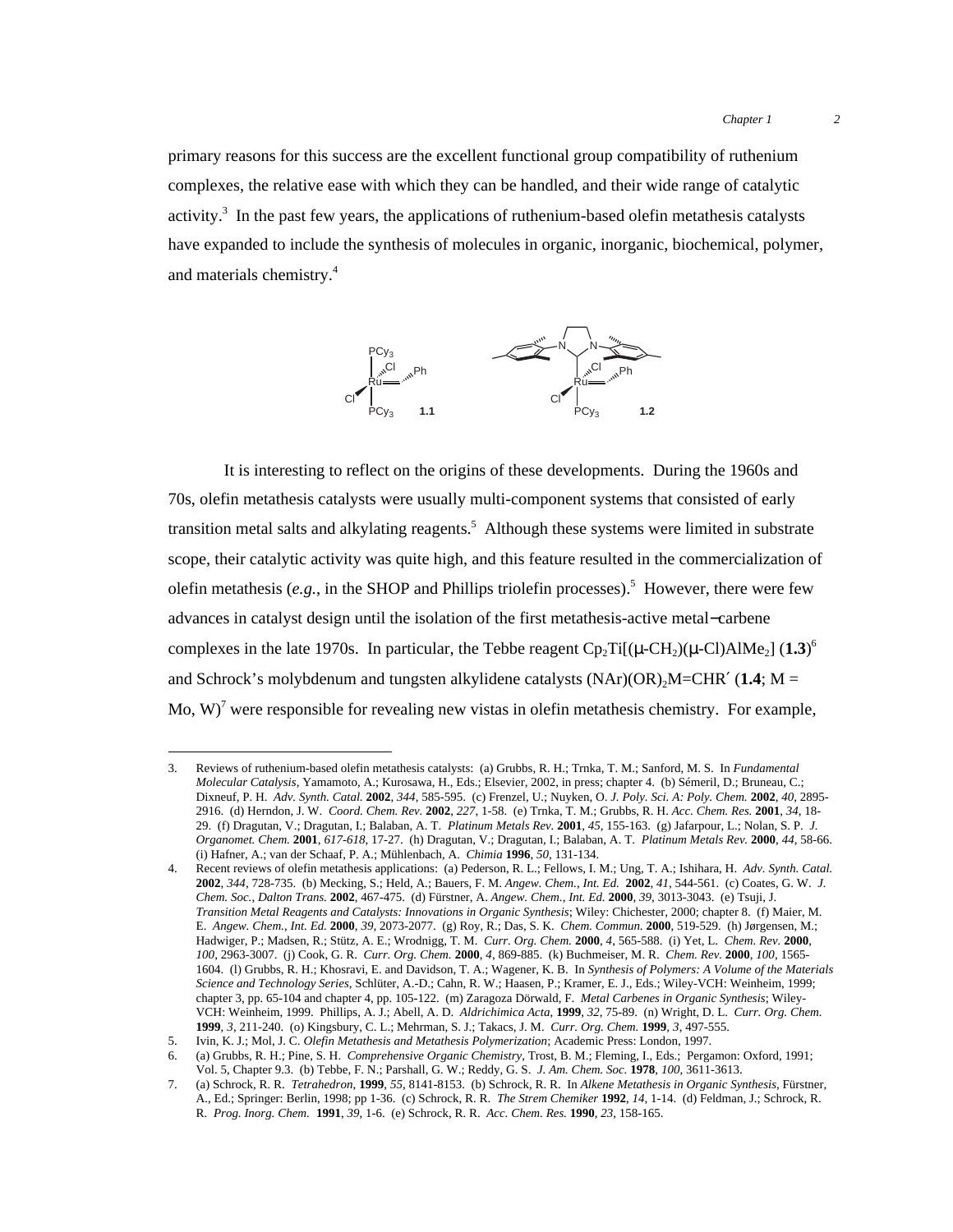these complexes enabled the first living ROMP reactions, the first ROMP reactions with sterically hindered substrates, and the first RCM applications.<sup>8</sup>



However, the main drawback of **1.3** and **1.4** was one of limited substrate scope, caused by their oxophilic, early transition metal centers. Olefin metathesis catalysts composed of late transition metal salts, on the other hand, were characterized by low activity but high functional group tolerance, especially toward water and other protic solvents. These features led Grubbs and coworkers to re-investigate ruthenium catalyst systems and ultimately develop the first welldefined, ruthenium–carbene olefin metathesis catalyst in 1992.<sup>9</sup>

Since that time, a wide variety of ruthenium-based catalysts have been studied. The examples include **1.1**, **1.2**, bimetallic derivatives, Schiff-base complexes, vinylidenes, Nheterocyclic carbene (NHC) complexes, and isopropoxide-coordinated species, among others (Figure 1.2).10,11 A number of *in situ* generated and solid-supported ruthenium catalysts have

 <sup>8.</sup> (a) Fu, G. C.; Grubbs, R. H. *J. Am. Chem. Soc.* **<sup>1993</sup>**, *115*, 3800-3801. (b) Fu, G. C.; Grubbs, R. H. *J. Am. Chem. Soc.* **<sup>1992</sup>**, *114*, 7324-7325. (c) Fu, G. C.; Grubbs, R. H. *J. Am. Chem. Soc.* **1992**, *114*, 5426-5427. (d) Schrock, R. R.; Feldman, J.; Cannizzo, L. F.; Grubbs, R. H. *Macromolecules* **1987**, *20*, 1169-1172. (e) Gilliom, L. R.; Grubbs, R. H. *J. Am. Chem. Soc.* **1986**, *108*, 733-742.

<sup>9.</sup> Nguyen, S. T.; Johnson, L. K.; Grubbs, R. H.; Ziller, J. W. *J. Am. Chem. Soc.* **1992**, *114*, 3974-3975.

<sup>10.</sup> Examples from the Grubbs laboratory: (a) Seiders, T. J.; Ward, D. W.; Grubbs, R. H. *Org. Lett.* **2001**, *3*, 3225-3228. (b) Ulman, M.; Belderrain, T. R.; Grubbs, R. H. *Tetrahedron Lett.* **2000**, *41*, 4689-4693. (c) Lynn, D. M.; Mohr, B.; Grubbs, R. H.; Henling, L. M.; Day, M. W. *J. Am. Chem. Soc.* **2000**, *122*, 6601-6609. (d) Scholl, M.; Trnka, T. M.; Morgan, J. P.; Grubbs, R. H. *Tetrahedron Lett.* **1999**, *40*, 2247-2250. (e) Sanford, M. S.; Henling, L. M.; Grubbs, R. H. *Organometallics* **1998**, *17*, 5384- 5389. (f) Chang, S.; Jones, L.; Wang, C.; Henling, L. M.; Grubbs, R. H. *Organometallics* **1998**, *17*, 3460-3465. (g) Dias, E. L.; Nguyen, S. T.; Grubbs, R. H. *J. Am. Chem. Soc.* **1997**, *119*, 3887-3897. (h) Wu, Z.; Nguyen, S. T. Grubbs, R. H.; Ziller, J. W. *J. Am. Chem. Soc.* **1995**, *117*, 5503-5511. (i) Nguyen, S. T.; Johnson, L. K.; Grubbs, R. H.; Ziller, J. W. *J. Am. Chem. Soc.* **1992**, *114*, 3974-3975.

<sup>11.</sup> Examples from other research groups: (a) Denk, K.; Fridgen, J.; Herrmann, W. A. *Adv. Synth. Catal.* **2002**, *344*, 666-670. (b) De Clercq, B.; Verpoort, F. *Adv. Synth. Catal.* **2002**, *344*, 639-648. (c) Stüer, W.; Wolf, J.; Werner, H. *J. Organomet. Chem.* **2002**, *641*, 203-207. (d) Buchowicz, W.; Ingold, F.; Mol, J. C.; Lutz, M.; Spek, A. L. *Chem. Eur. J.* **2001**, *7*, 2842-2847. (e) Coalter, J. N.; Caulton, K. G. *New J. Chem.* **2001**, *25*, 679-684. (f) Fürstner, A.; Ackermann, L.; Gabor, B.; Goddard, R.; Lehmann, C. W.; Mynott, R.; Stelzer, F.; Thiel, O. R. *Chem. Eur. J.* **2001**, *7*, 3236-3253. (g) Garber, S. B.; Kingsbury, J. S.; Gray, B. L.; Hoveyda, A. H. *J. Am. Chem. Soc.* **2000**, *122*, 8168-8179. (h) Katayama, H.; Urushima, H.; Nishioka, T.; Wada, C.; Nagao, M.; Ozawa, F. *Angew. Chem., Int. Ed.* **2000**, *39*, 4513-4515. (i) Leung, W.-H.; Lau, K.-K.; Zhang, Q.-F.; Wong, W.-T.; Tang, B. *Organometallics* **2000**, *19*, 2084-2089. (j) Saoud, M.; Romerosa, A.; Peruzzini, M. *Organometallics* **2000**, *19*, 4005-4007. (k) van der Schaaf, P. A.; Kolly, R.; Kirner, H.-J.; Rime, F.; Mühlebach, A.; Hafner, A. *J. Organomet. Chem.* **2000**, *606*, 65-74. (l) Huang, J.; Stevens, E. D.; Nolan, S. P.; Petersen, J. L. *J. Am. Chem. Soc.* **1999**, *121*, 2674-2678. (m) Weskamp, T.; Kohl, F. J.; Herrmann, W. A. *J. Organomet. Chem.* **1999**, *582*, 362-365. (n) Hansen, S. M.; Volland, M. A. O.; Rominger, F.; Eisenträger, F.; Hofmann, P. *Angew. Chem. Int. Ed.* **1999**, *38*, 1273-1276. (o) Kingsbury, J. S.; Harrity, J. P. A.; Bonitatebus, P. J.; Hoveyda, A. H. *J. Am. Chem. Soc.* **1999**, *121*, 791-799. (p) Weskamp, T.; Schattenmann, W. C.; Spiegler, M.; Herrmann, W. A. *Angew. Chem. Int. Ed.* **1998**, *37*, 2490-2493.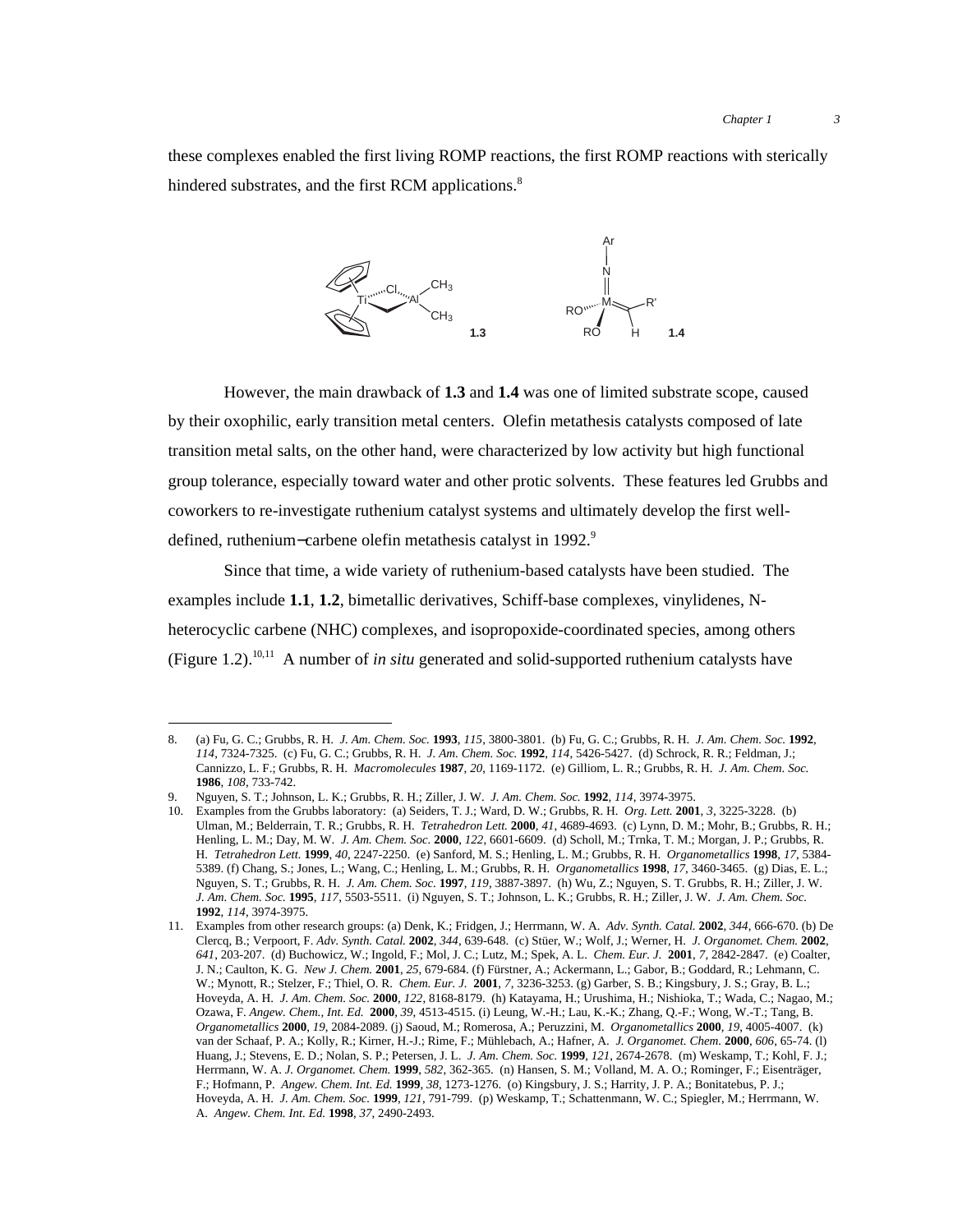been developed in addition to these well-defined, homogeneous catalysts.<sup>12,13</sup> Each of these catalysts has a distinctive reactivity profile, and even small changes in the ruthenium coordination sphere can have profound and largely unpredictable effects on catalytic activity, stability, and selectivity. For instance, compared to **1.1**, the diiodide derivative  $(PC_{y3})_2(I)$ <sub>2</sub>Ru=CHPh exhibits enhanced initiation properties whereas  $1.2$  exhibits reduced initiation properties.<sup>14</sup> At this time, it is only possible to speculate about the origins of these effects.





Thus, despite significant advances in the development of ruthenium-based catalysts for olefin metathesis applications, many aspects of their reactivity are poorly understood, and the "design" of new derivatives remains largely a trial-and-error endeavor. For these reasons, the

 <sup>12.</sup> *In situ* generated examples: (a) De Clercq, B.; Verpoort, F. *Tetrahedron Lett.* **<sup>2001</sup>**, *42*, 8959-8963. (b) Sémeril, D.; Cléran, M.; Bruneau, C.; Dixneuf, P. H. *Adv. Synth. Cat.* **2001**, *343*, 184-187. (c) Jan, D.; Delaude, L.; Simal, F.; Demonceau, A.; Noels, A. F. *J. Organomet. Chem.* **2000**, *606*, 55-64. (d) Fürstner, A.; Ackermann, L. *Chem. Commun.* **1999**, 95-96. (e) Hamilton, J. G.; Rooney, J. J.; DeSimone, J. M.; Mistele, C. *Macromolecules* **1998**, *31*, 4387-4389.

<sup>13.</sup> Solid-supported examples: (a) Jafarpour, L.; Heck, M.-P.; Baylon, C.; Lee, H. M.; Mioskowski, C.; Nolan, S. P. *Organometallics* **2002**, *21*, 671-679. (b) Kingsbury, J. S.; Garber, S. B.; Giftos, J. M.; Gray, B. L.; Okamoto, M. M.; Farrer, R. A.; Fourkas, J. T.; Hoveyda, A. H. *Angew. Chem., Int. Ed.* **2001**, *40*, 4251-4256. (c) Mayr, M.; Mayr, B.; Buchmeiser, M. R. *Angew. Chem., Int. Ed.* **2001**, *40*, 3839-3842. (d) Nieczypor, P.; Buchowicz, W.; Meester, W. J. M.; Rutjes, F. P. J. T.; Mol, J. C. *Tetrahedron Lett.* **2001**, *42*, 7103-7105. (e) Nguyen, S. T.; Grubbs, R. H. *J. Organomet. Chem.* **1995**, *497*, 195-200.

<sup>14.</sup> (a) Sanford, M. S.; Ulman, M.; Grubbs, R. H. *J. Am. Chem. Soc.* **2001**, *123*, 749-750. (b) Sanford, M. S., Love, J. A., Grubbs, R. H. *J. Am. Chem. Soc.* **2001**, *123*, 6543-6554.